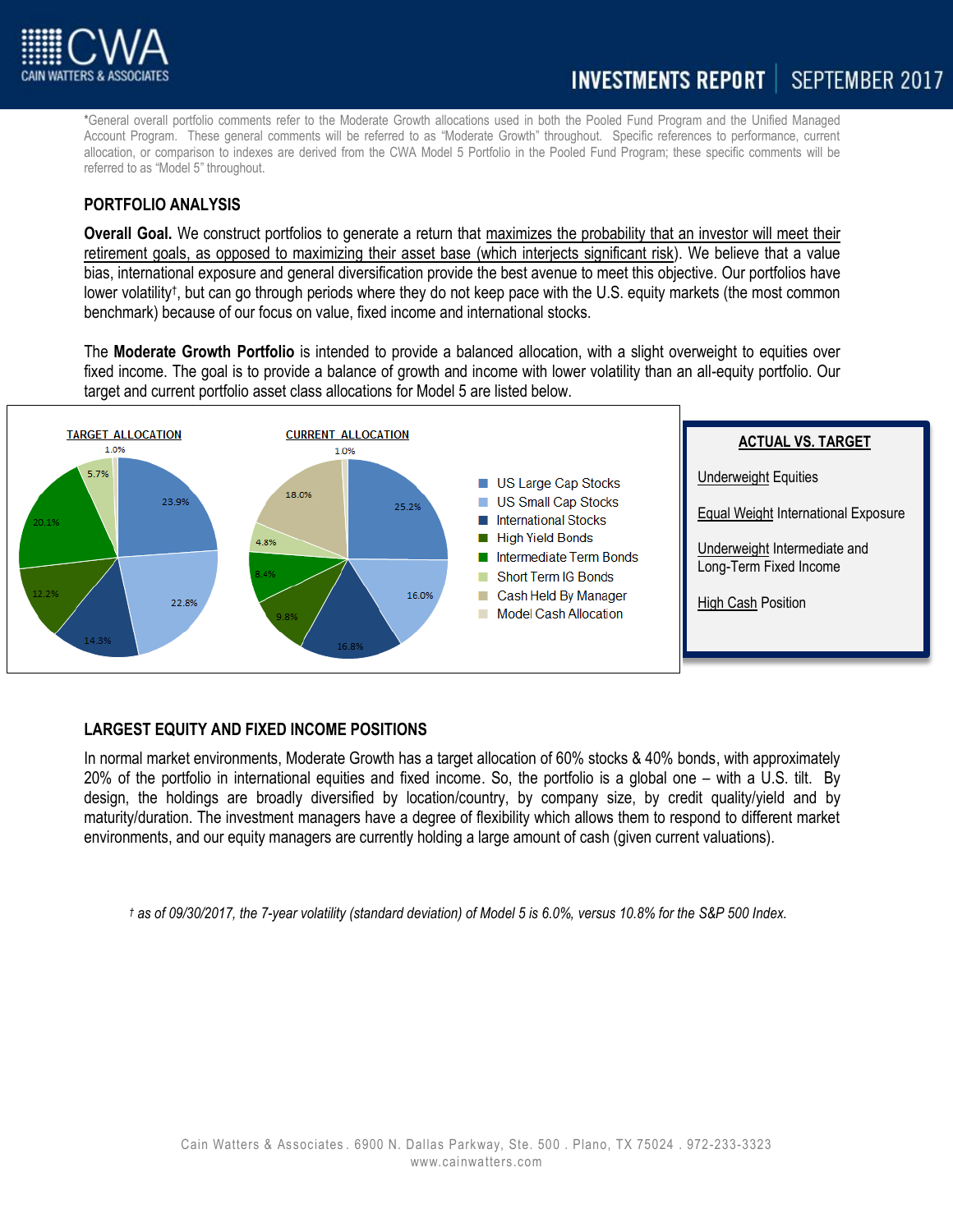

### **PERFORMANCE**

The Moderate Growth portfolios in the Pooled Fund Program and the Unified Managed Account Program have slightly different investments, costs and thus returns. Accordingly, we direct you to your account statement for your individual performance.

In September, Model 5 (net of fees and expenses) outperformed<sup>1</sup> compared to the U.S. 60/40 Index, S&P Moderate Growth Index and the Global 60/40 Index, which posted the following returns:

| PERFORMANCE                                 | <b>SEP</b> | <b>COMMENTS</b>                                                                                                                                                                                                                                                                                                              |
|---------------------------------------------|------------|------------------------------------------------------------------------------------------------------------------------------------------------------------------------------------------------------------------------------------------------------------------------------------------------------------------------------|
| Global 60/40 Benchmark Index <sup>(2)</sup> | 0.82%      | The S&P 500 finished over 2% higher for the month, outpacing<br>international stocks by just 10 basis points. Domestic bonds were down<br>roughly 50 basis points, while international bonds were down<br>approaching 1.0%. This is one of the first times in 2017 where domestic<br>bonds outperformed international bonds. |
| US $60/40$ Benchmark Index $(3)$            | 1.04%      |                                                                                                                                                                                                                                                                                                                              |
| S&P Moderate Growth Index <sup>(4)</sup>    | 0.89%      |                                                                                                                                                                                                                                                                                                                              |

(1) "Market Perform" means within a range of +10 bps to -10 bps of the applicable index for the month (or +/- 8 bps per month for YTD performance); "Outperform" means more than +10 bps for the month (or more than +8 bps per month for YTD performance); "Underperform" means more than -10 bps for the month (or more than -8 bps per month for YTD performance). **Please note performance comparison comments are based upon Model 5**  Pooled Fund Program data. There are inherent limitations in the use of model performance – please read the Model Disclosure found on page 6. **Investors should consult their individual custodial statement for actual performance of individual portfolios. Actual performance comparisons may differ from model comparisons.** 

- (2) Global 60/40 Benchmark is 60% MSCI ACWI Index & 40% Barclays Global Aggregate Bond Index.
- (3) US 60/40 Benchmark is 60% S&P 500 Index & 40% Barclays U.S. Aggregate Bond Index.
- (4) S&P Moderate Growth Index is 50% S&P Target Risk Moderate Index & 50% S&P Target Risk Growth Index.

# **MARKET PERFORMANCE**

#### **Equities**

| <b>PERFORMANCE</b>                          | <b>SEP</b> | <b>MULTIPLE</b> | <b>COMMENTS</b>                                                                                                                                                                                                                                                                                                                       |
|---------------------------------------------|------------|-----------------|---------------------------------------------------------------------------------------------------------------------------------------------------------------------------------------------------------------------------------------------------------------------------------------------------------------------------------------|
| $U.S.$ Equities <sup><math>(5)</math></sup> | 2.44%      | 23.2X           | Small caps outperformed for the month, and the broader market was very<br>healthy for the majority of all trading days during September.                                                                                                                                                                                              |
| International Developed <sup>(6)</sup>      | 2.50%      | 19.8X           | International markets continued their march higher during the month. A<br>weakening U.S. dollar combined with improving growth metrics in Europe<br>have greatly benefitted international stocks this year.                                                                                                                           |
| Emerging Markets <sup>(7)</sup>             | $-0.39%$   | 15.8X           | Emerging markets have enjoyed the momentum coming from global<br>dynamics, as well as positive macroeconomic benefits due to more<br>conservative fiscal and monetary policies within the emerging countries.<br>September was an off month, but emerging markets continue to look to<br>piggyback on global optimism moving forward. |

(5) U.S. Equities are represented by the Russell 3000 Index.

(6) International Developed is the MSCI EAFE Index.

(7) Emerging Markets is the MSCI EM Index.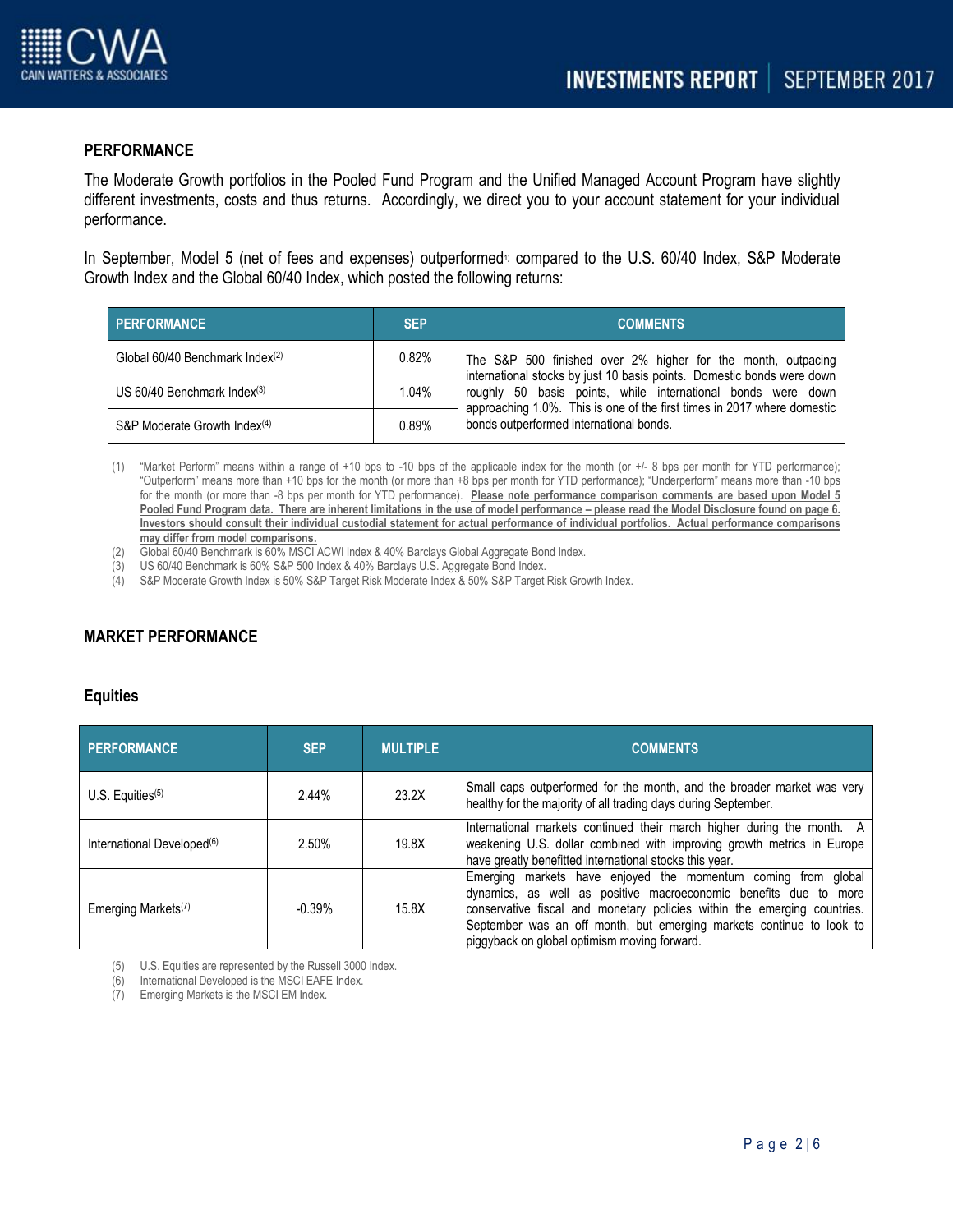

## **Fixed Income**

| <b>PERFORMANCE</b>                               | <b>SEP</b> | <b>SPREAD</b><br><b>OVER UST</b><br><b>10 YEAR</b> | <b>COMMENTS</b>                                                                                                                                                            |
|--------------------------------------------------|------------|----------------------------------------------------|----------------------------------------------------------------------------------------------------------------------------------------------------------------------------|
| U.S. Treasuries (Medium Duration) <sup>(8)</sup> | $-1.38%$   |                                                    | Yield on the 10-year rose approx. 0.2% during the month.                                                                                                                   |
| U.S. Treasuries (Longer Duration) <sup>(9)</sup> | $-2.22%$   | $0.50\%$                                           | Spreads widened and yields rose as the markets began to price<br>in the prospect of the Fed beginning to unwind its balance sheet<br>late this year.                       |
| Global Fixed Income <sup>(10)</sup>              | $-0.90%$   | $-0.71%$                                           | Global debt sold off in concert during the month.                                                                                                                          |
| Emerging Fixed Income <sup>(11)</sup>            | $-0.17%$   | 1.96%                                              | Spreads modestly widened during the month.                                                                                                                                 |
| High Yield <sup>(12)</sup>                       | $0.90\%$   | 3.10%                                              | The equity like characteristics of High Yield made it the lone<br>bright spot in the bond markets during the month.<br>Spreads<br>tightened and remain near historic lows. |

(8) U.S. Treasuries (7-10 Years), represented by the Barclays U.S.T 7-10 Yr Total Return Index

(9) U.S. Treasuries (20+ Years), represented by the Barclays U.S.T 20+ Yr Total Return Index

(10) Barclays Global Aggregate Bond Index.

(11) Barclays Emerging Markets EMEA Total Return

(12) Barclays U.S. Corporate High Yield Index.

**Commodities and Real Assets**. The Model 5 portfolios do not have significant exposure to commodities, except indirectly. However, commodities and real assets (real estate) provide a good sense of global demand (in the case of industrial commodities) or fear (gold).

| <b>PERFORMANCE</b>                  | <b>SEP</b> | <b>TREND</b> | <b>COMMENTS</b>                                                                                                                                                                                                                 |
|-------------------------------------|------------|--------------|---------------------------------------------------------------------------------------------------------------------------------------------------------------------------------------------------------------------------------|
| Energy <sup><math>(13)</math></sup> | 5.86%      | UP           | Oil had a huge month and was the bright spot of the commodity complex<br>during September.                                                                                                                                      |
| Real Estate <sup>(14)</sup>         | $-0.75%$   | UP           | Real Estate had a soft month but continues to be in an uptrend.                                                                                                                                                                 |
| Industrial Metals <sup>(15)</sup>   | -2.70%     | UP           | Despite a tough month of September industrial metals continue to be in a<br>strong uptrend, bolstered by a physical supply deficit in the Chinese auto<br>market. Possible headwinds are continued weakening of U.S. inflation. |
| Gold <sup>(16)</sup>                | $-3.37\%$  |              | Gold had a tough month. Continued adoption and rhetoric by the media<br>surrounding crypto currency may be a reason for volatility in gold and could<br>pose a short-term headwind for the metal.                               |

(13) S&P GSCI Energy Total Return Index.

(14) Dow Jones U.S. Real Estate Index.

(15) S&P GSCI Industrial Metals Total Return Index.

(16) SPDR Gold Shares (GLD).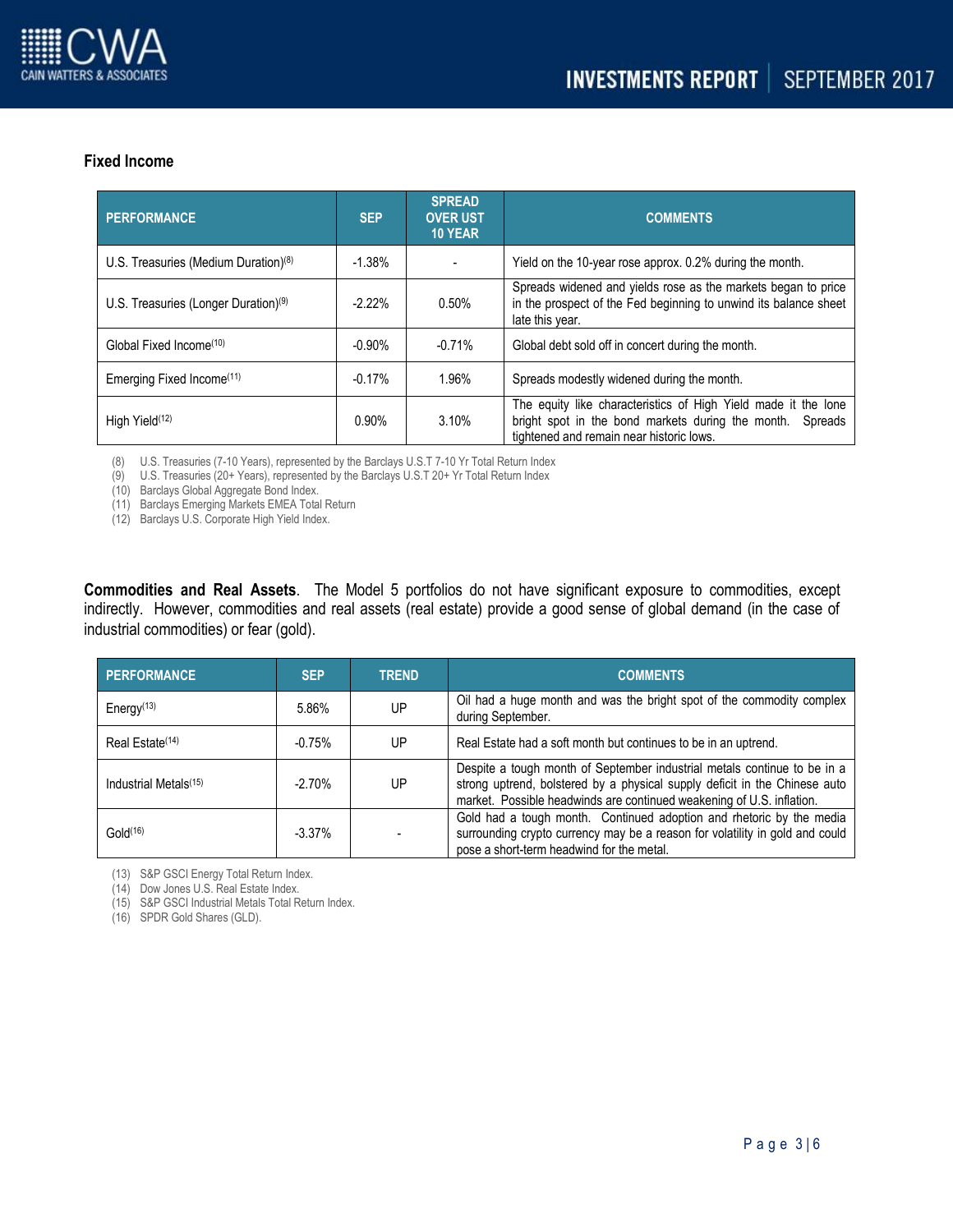

## **Market Comments**

The stock market continues to march higher. In fact, the S&P 500 is now over 60% its prior all-time high set in 2006.



At the same time, the P/E 10 ratio (the rolling 10-year P/E ratio of the S&P 500) has crested 30, and has only had two prior readings above this level since the year 1870.



*Source: www.advisorperspectives.com*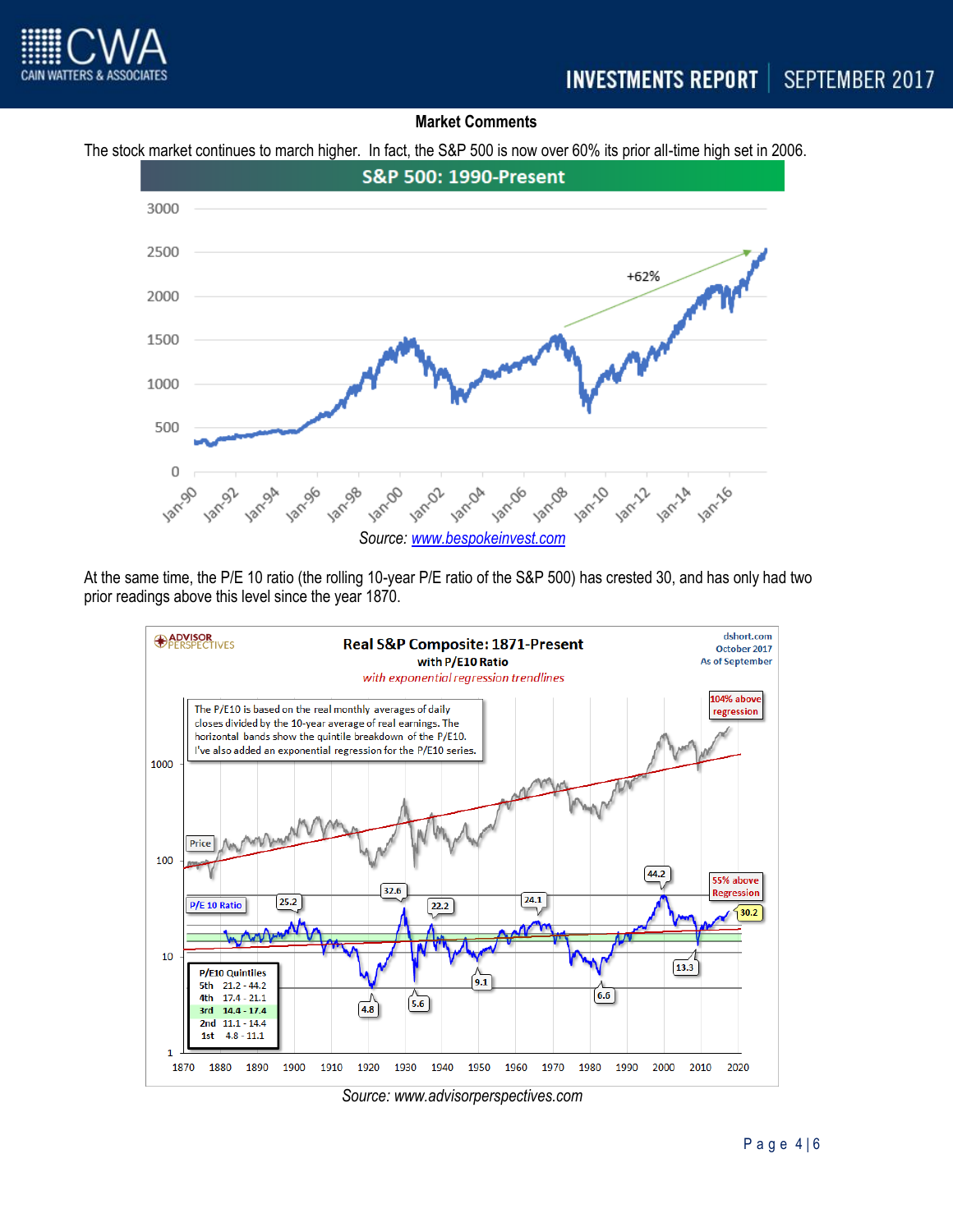

The consensus amongst most managers and market prognosticators we follow is that the market is expensive. However, most managers are still finding areas of value, and the market certainly seems to have a mind of its own and its own inertia at the moment.

Relentless markets like the one being experienced now have a way of luring investors towards taking more risk in order to chase returns. Historically, retail investors have put money into the markets in droves less than three months prior to the market top. This is behavioral finance at its most obvious and is something to keep in mind when making investment decisions in markets that are becoming more and more tempting as they become frothier from a valuation perspective.

As earnings season has come again, it is important to get perspective on the types of companies that drive the market and how earnings announcements affect their prices.



The two hottest areas of the market – technology and health care – currently account for over half of the year-to-date return of the S&P 500, and are also two of the most volatile sectors around earnings season. Value investors, of which Model 5 portfolios are tilted towards, do not own many of these companies due to current valuations. This is a double edged sword – during euphoric times, not owning these stocks can cause relative underperformance. However, during volatile or downward trending markets, not owning these companies can help stem losses.

We continue to view the current investment environment as constructive, however, we believe risk management is imperative due to market valuation levels, combined with the current societal tensions and potential macro risks surrounding domestic politics and the current geopolitical landscape.